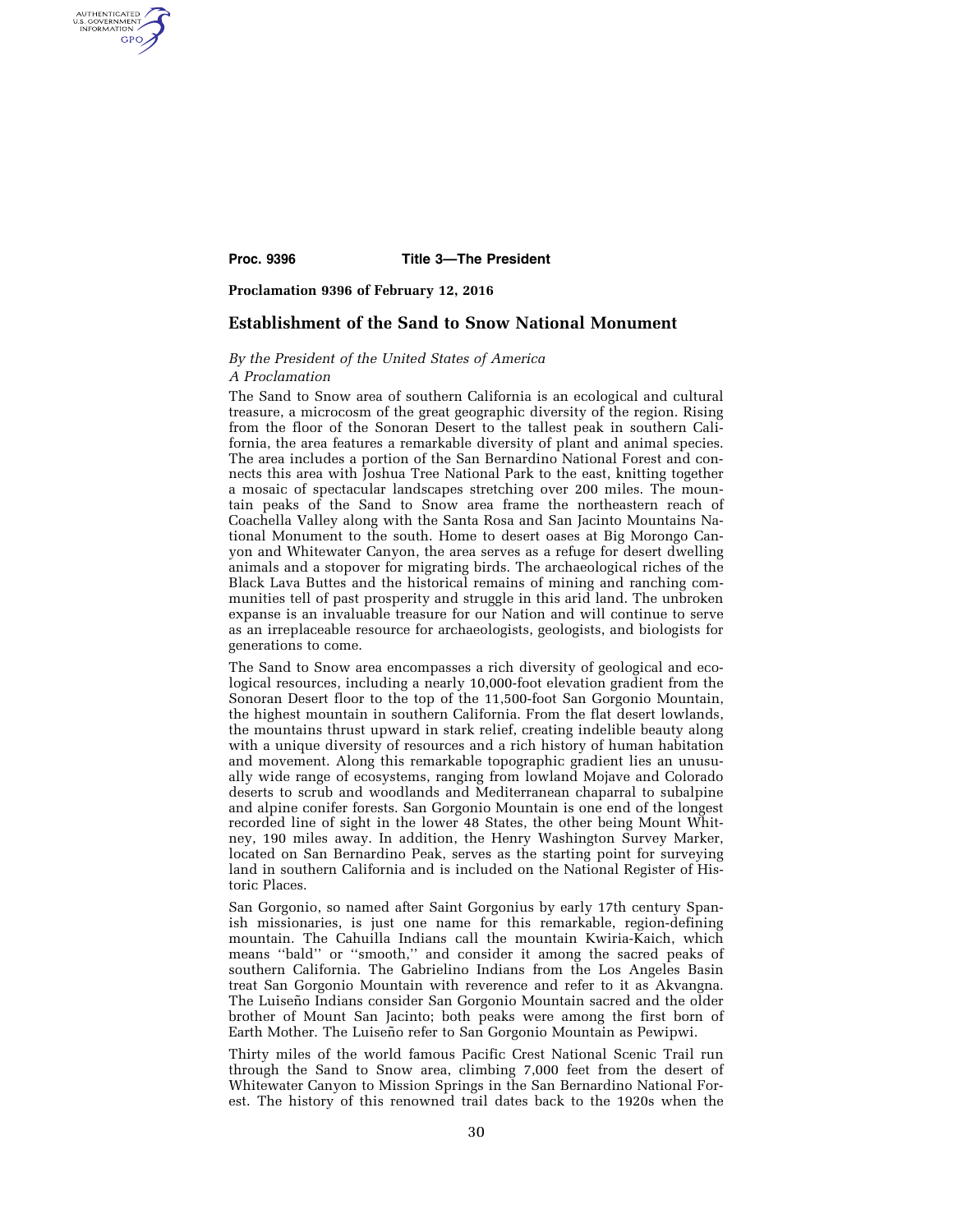## **Proclamations Proc. 9396**

idea of a border-to-border trail was first conceptualized. Although the establishment of the trail took decades to fully materialize, today the trail is a national icon, highlighting the wilderness treasures of the American West. Since its completion, over 3,000 people have hiked the 2,600 miles of continuous trail along the Pacific crest, including the Mission Creek Canyon segment found within the Sand to Snow area.

The Sand to Snow area first took its current shape 175 million years ago with the subduction of the Pacific Plate beneath the North American Plate. The San Bernardino Mountain range in the western half of the Sand to Snow area is unusual in California, a transverse range as distinct from the north-south mountain ranges found through most of California. This difference in direction results from a change in the San Andreas Fault, which shifts direction to the west of the Sand to Snow area. This intersection of mountains makes this area a critical bridge for wildlife traversing the high elevations of southern California's desert landscape.

Two branches of the San Andreas Fault run through the Sand to Snow area, and the faulting that created the mountains and canyons throughout this landscape also created the Morongo Valley. The Whitewater Canyon area has been featured in numerous studies of the plate tectonics and geologic rifting of southern California, including studies that examine the impact of earthquakes on fault stability. The San Bernardino Mountains and Big Morongo Canyon contain ancient rocks from the Proterozoic Eon, along with some of the oldest exposed rocks in California, nearly 2 billion years old. Granite, gneiss, and schist in these areas have been used by geologists to better understand the tectonic history of the region, and are a testament to the area's important geologic past.

Covering a range of nearly 10,000 feet in elevation, the Sand to Snow area includes an extraordinarily diverse range of ecosystems from lowland deserts, fresh water marshes, and Mojave riparian forests, to creosote bush scrub ecosystems, and alpine peaks. Hundreds of springs rise to the surface at South Fork Meadows, the origin of the South Fork of the Santa Ana River. The Sand to Snow area has been important to biological and ecological research, as well as studies of climate and land use change, the impact of fires and invasive species management.

The area has a remarkable species richness that makes it one of most biodiverse areas in southern California. The area is home to 12 federally listed threatened and endangered animal species. Species include the endangered peninsular bighorn sheep, San Bernardino Merriam's kangaroo rat, Arroyo toad, Mountain Yellow-legged frog, and unarmored threespine stickleback, as well as the threatened Santa Ana sucker, Coachella Valley fringe-toed lizard, and desert tortoise.

A tremendous diversity of other wildlife species also make their homes here. In the San Gorgonio Wilderness, black bears, mountain lions, bobcats, mule deer, and bighorn sheep can all be found. Species such as ringtails, kit fox, striped skunk, California ground squirrel, blacktail jackrabbit, and 19 species of bat live in the Big Morongo Canyon Preserve. Amphibians and reptiles including the Mohave Rattlesnake, red diamond rattlesnake, rosy boa, desert spiny lizard, California kingsnake, Western whiptail, and Pacific tree frog also live in the Sand to Snow area.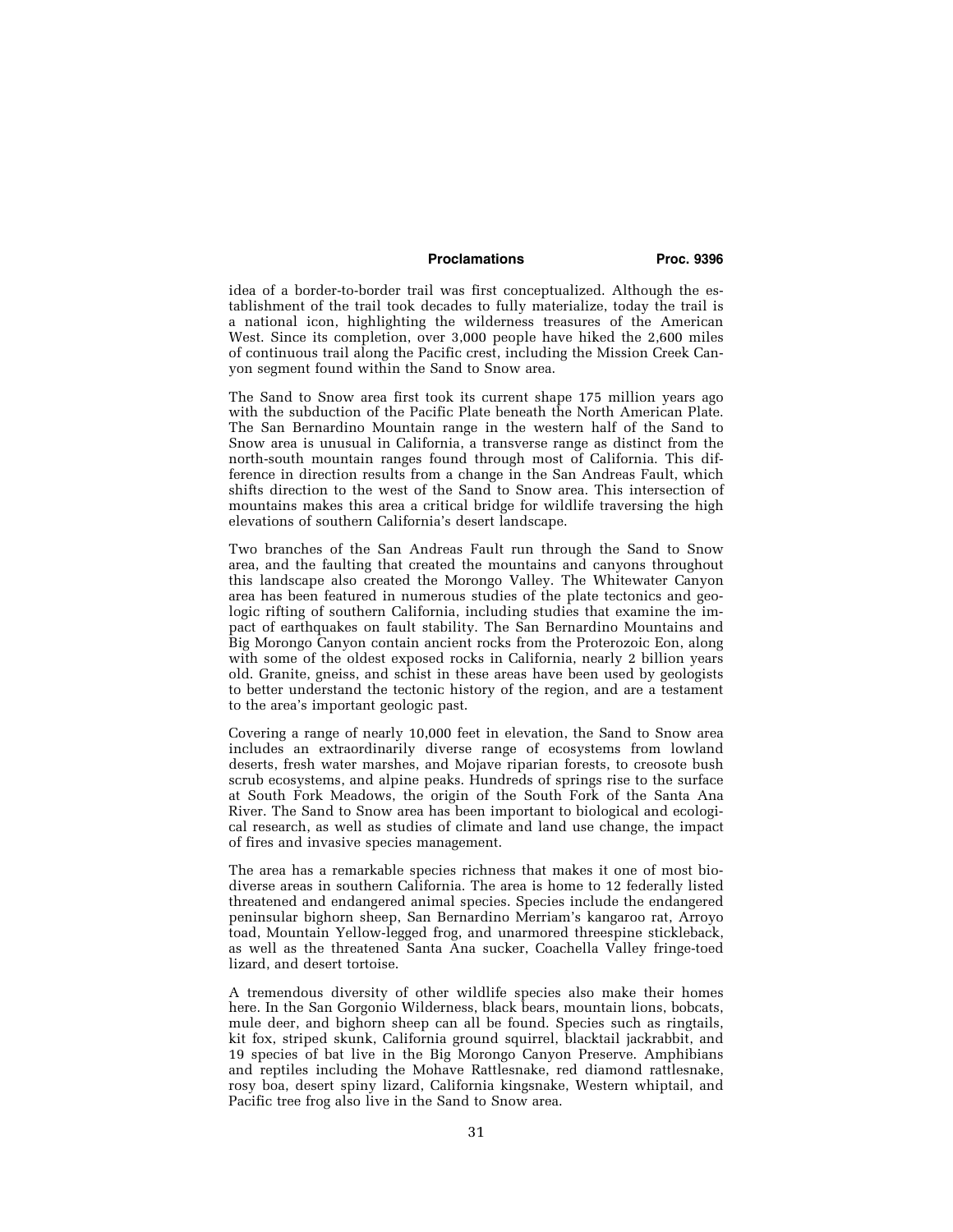### **Proc. 9396 Title 3—The President**

The Sand to Snow area is famous for its oases frequented by over 240 species of birds, including the endangered Least Bell's vireo, southwestern willow flycatcher, and Yuma clapper rail, as well as the threatened coastal California gnatcatcher. Big Morongo Canyon, characterized by steep canyons, rugged terrain, and desert oases, is particularly high in biodiversity and is among the largest desert riparian habitats in California. It has been recognized as among the most important avian habitats in the State. Common birds found at Big Morongo Canyon include shore birds like the American white pelican, great blue heron, and green heron, raptors such as the Swainson's hawk, Northern Harrier, and American kestrel, owls, including the western screech-owl and great horned owl, and hummingbirds, woodpeckers, vireos, and finches. Additionally, 32 species of migratory birds of conservation concern have been identified in the Sand to Snow area, including eagles, sparrows, owls, hummingbirds, woodpeckers, and falcons, among others.

The Sand to Snow area is home to dozens of native plant species, including 14 federally listed threatened or endangered species of flowering plants. These include the endangered California dandelion, Coachella Valley milkvetch, Cushenbury buckwheat, Cushenbury oxytheca, pedate checker-mallow, San Bernardino bluegrass, San Bernardino Mountains bladderpod, Santa Ana River woolly-star, slender-petaled mustard, and triple-ribbed milk-vetch and the threatened ash-grey paintbrush, Bear Valley sandwort, Parish's daisy, and Southern Mountain wild-buckwheat. The southern-most stand of quaking aspen trees is located here as are important stands of white fir and bigcone Douglas-fir.

The human history of the Sand to Snow area extends back thousands of years. People now identified as part of the Takic subset of the large Uto-Aztecan group of Native Americans arrived in the region around 2,500 years ago. Ancient people of the area used a wide variety of plants from both the mountains and the Mojave desert, such as honey mesquite, oak, piñon, cactus fruits, yucca roots, and tubers as well as grasses, seeds, and berries. Common tools were made of wood, bone, shell, stone, clay, and plant fibers. These people also manufactured woven goods, pipes made of stone, awls made of bone, tools associated with archery, and fire drills. They made coiled basketry and simple undecorated ceramic pots used for storage and transport.

The name ''Serrano'' was given to people living in the Sand to Snow area by the Spanish missionaries in the late 18th century and translates from Spanish as a ''person from the mountains.'' In 1834, the Spanish forcibly relocated many Serrano people to the missions. In 1840 the Serrano suffered a devastating smallpox outbreak, and the disease returned in 1860. Ruth Benedict, one of the world's foremost cultural anthropologists, studied the Serrano extensively in 1924. However, by this time there were few remaining eastern groups and no old shamans or priests survived. Today, the rich archaeological resources in this area serve to preserve the history of the Serrano people. Black Lava Butte, topped by distinctive basaltic lava flows, is sacred to the Serrano Tribe and home to a substantial number of archaeological sites, including evidence of habitation, rock art, and possible ritual activities. Black Lava Butte contains an estimated 1,700 distinct petroglyphs, most of which have not yet been studied and may provide insight into the history of the Serrano and other tribes in the region. The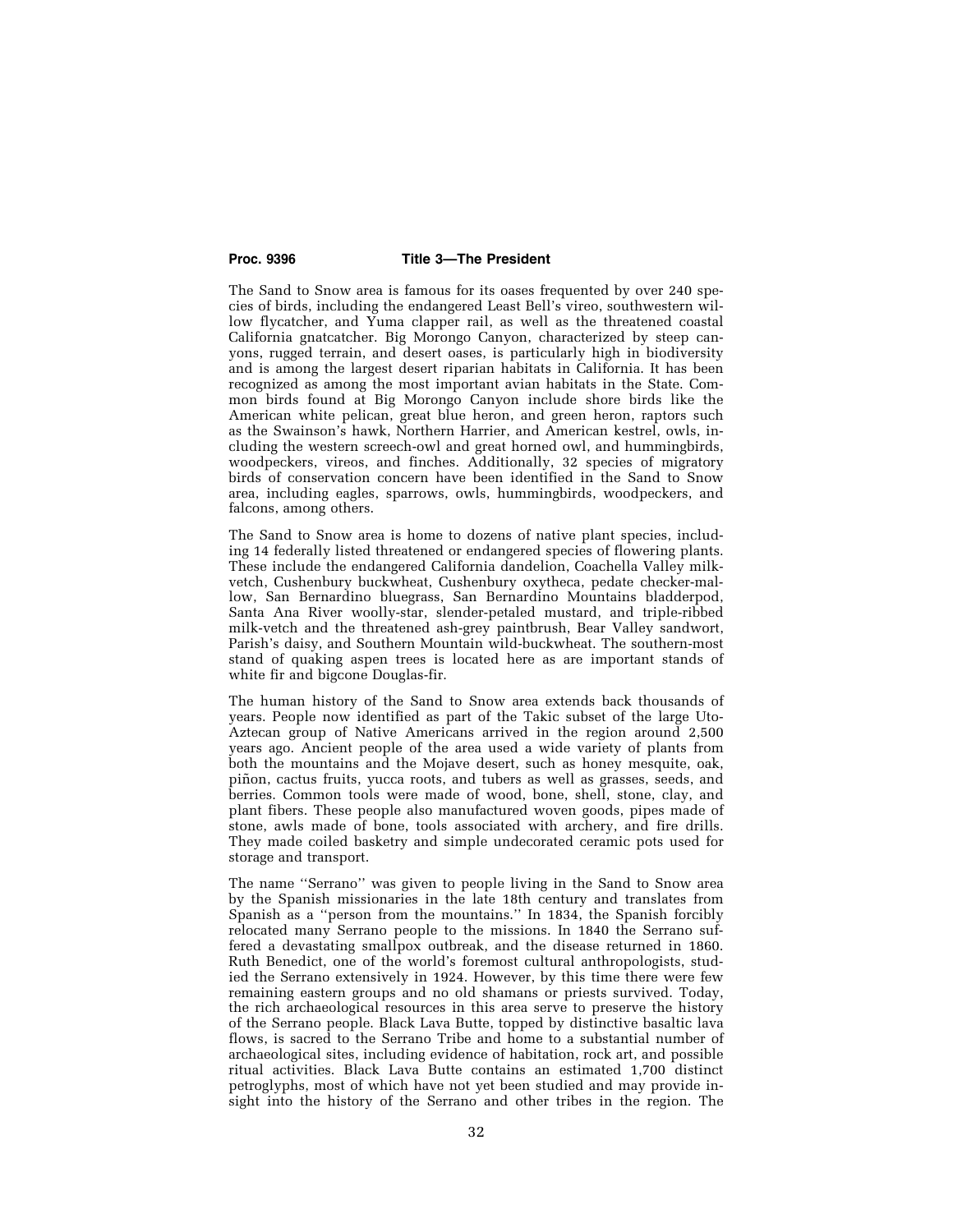## **Proclamations Proc. 9396**

mesa also contains dozens of isolated grinding and milling sites and at least one shelter site, where many milling stones are present.

After the Holcomb Valley gold rush of 1860, ranchers used the area for grazing sheep, horses, and cattle. Many of the ranchers kept their herds at lower elevations during the winter and drove their stock to the meadows of the San Bernardino Mountains to graze during the summer months. Old cattle paths, watering holes, and campsites remain a part of the landscape today. Although not particularly successful, many miners prospected in the southeastern portions of the San Bernardino Mountains. Evidence still remains in the form of old cabins, mine shafts, prospecting pits, and refuse deposits.

The protection of the Sand to Snow area will preserve its cultural, prehistoric, and historic legacy and maintain its diverse array of natural and scientific resources, ensuring that the historic and scientific values of this area remain for the benefit of all Americans. In addition to its significant scientific and historic values, the area also provides world class outdoor recreation opportunities, including hunting, fishing, hiking, camping, mountain biking, and horseback riding.

WHEREAS, section 320301 of title 54, United States Code (known as the ''Antiquities Act''), authorizes the President, in his discretion, to declare by public proclamation historic landmarks, historic and prehistoric structures, and other objects of historic or scientific interest that are situated upon the lands owned or controlled by the Federal Government to be national monuments, and to reserve as a part thereof parcels of land, the limits of which in all cases shall be confined to the smallest area compatible with the proper care and management of the objects to be protected;

WHEREAS, it is in the public interest to preserve the objects of scientific and historic interest on the Sand to Snow lands;

NOW, THEREFORE, I, BARACK OBAMA, President of the United States of America, by the authority vested in me by section 320301 of title 54, United States Code, hereby proclaim the objects identified above that are situated upon lands and interests in lands owned or controlled by the Federal Government to be the Sand to Snow National Monument (monument) and, for the purpose of protecting those objects, reserve as part thereof all lands and interests in lands owned or controlled by the Federal Government within the boundaries described on the accompanying map, which is attached to and forms a part of this proclamation. These reserved Federal lands and interests in lands encompass approximately 154,000 acres. The boundaries described on the accompanying map are confined to the smallest area compatible with the proper care and management of the objects to be protected.

All Federal lands and interests in lands within the boundaries of the monument are hereby appropriated and withdrawn from all forms of entry, location, selection, sale, or other disposition under the public land laws or laws applicable to the U.S. Forest Service, from location, entry, and patent under the mining laws, and from disposition under all laws relating to mineral and geothermal leasing, other than by exchange that furthers the protective purposes of the monument.

The establishment of the monument is subject to valid existing rights. If the Federal Government acquires any lands or interests in lands not owned or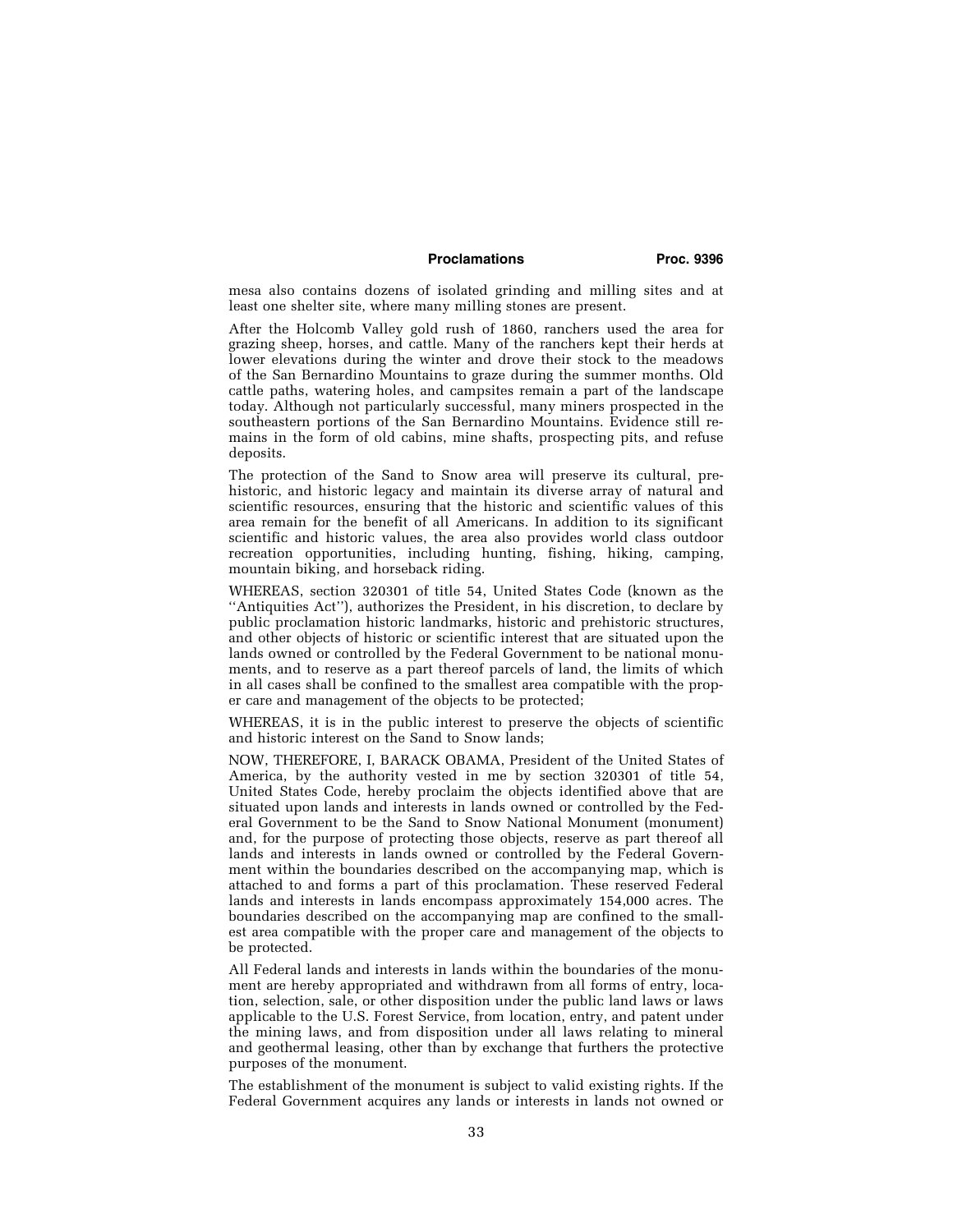### **Proc. 9396 Title 3—The President**

controlled by the Federal Government within the boundaries described on the accompanying map, such lands and interests in lands shall be reserved as a part of the monument, and objects identified above that are situated upon those lands and interests in lands shall be part of the monument, upon acquisition of ownership or control by the Federal Government.

The Secretary of Agriculture and the Secretary of the Interior (Secretaries) shall manage the monument through the U.S. Forest Service (USFS) and the Bureau of Land Management (BLM), pursuant to their respective applicable legal authorities, to implement the purposes of this proclamation. The USFS shall manage that portion of the monument within the boundaries of the National Forest System (NFS), and BLM shall manage the remainder of the monument. The lands administered by USFS shall be managed as part of the San Bernardino National Forest. The lands administered by BLM shall be managed as a unit of the National Landscape Conservation System, pursuant to applicable legal authorities.

For purposes of protecting and restoring the objects identified above, the Secretaries shall jointly prepare a management plan for the monument and shall promulgate such regulations for its management as deemed appropriate. In developing any management plans and any management rules and regulations governing NFS lands within the monument, the Secretary of Agriculture, through USFS, shall consult with the Secretary of the Interior through BLM. The Secretaries shall provide for public involvement in the development of the management plan including, but not limited to, consultation with tribal, State, and local governments. In the development and implementation of the management plan, the Secretaries shall maximize opportunities, pursuant to applicable legal authorities, for shared resources, operational efficiency, and cooperation.

Nothing in this proclamation shall be construed to interfere with the operation or maintenance, or with the replacement or modification within the existing authorization boundary, of existing water resource, flood control, utility, pipeline, or telecommunications facilities that are located within the monument. Existing water resource, flood control, utility, pipeline, or telecommunications facilities located within the monument may be expanded, and new facilities may be constructed within the monument, to the extent consistent with the proper care and management of the objects identified above. This proclamation does not alter or affect the valid existing water rights of any party, including the United States. This proclamation does not reserve water as a matter of Federal law.

Except for emergency or authorized administrative purposes, motorized vehicle use in the monument shall be permitted only on roads existing as of the date of this proclamation. Non-motorized mechanized vehicle use shall be permitted only on roads and trails designated for their use consistent with the care and management of the objects identified above.

Nothing in this proclamation shall be deemed to enlarge or diminish the rights of any Indian tribe. The Secretaries shall, to the maximum extent permitted by law and in consultation with Indian tribes, ensure the protection of Indian sacred sites and traditional cultural properties in the monument and provide access by members of Indian tribes for traditional cultural and customary uses, consistent with the American Indian Religious Freedom Act (42 U.S.C. 1996) and Executive Order 13007 of May 24, 1996 (Indian Sacred Sites).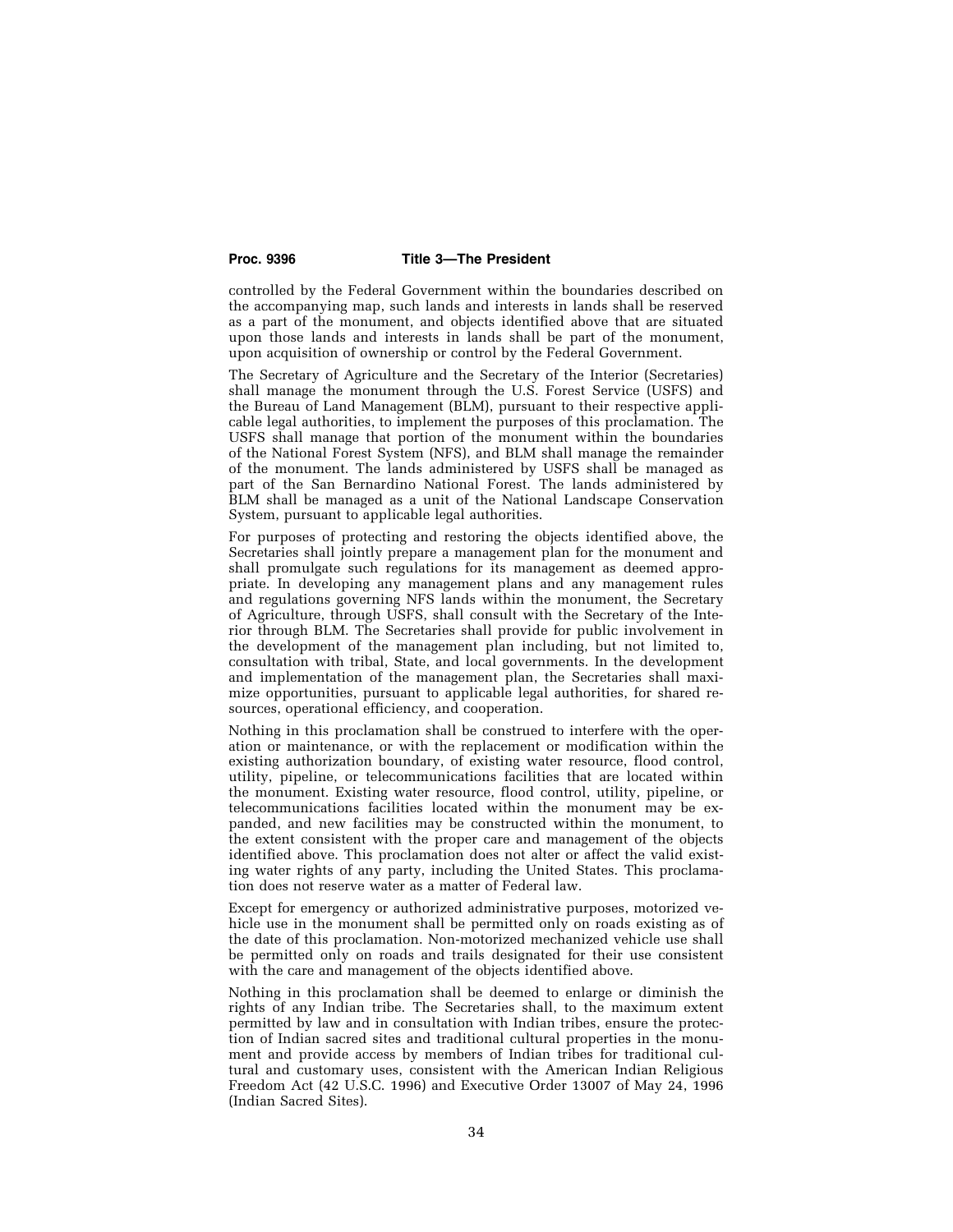## **Proclamations Proc. 9396**

Nothing in this proclamation shall preclude low level overflights of military aircraft, the designation of new units of special use airspace, the use or establishment of military flight training routes over the lands reserved by this proclamation, or related military uses, consistent with the care and management of the objects identified above.

Nothing in this proclamation shall be deemed to enlarge or diminish the jurisdiction of the State of California, including its jurisdiction and authority with respect to fish and wildlife management.

Nothing in this proclamation shall be construed to alter the authority or responsibility of any party with respect to emergency response activities within the monument, including wildland fire response.

Nothing in this proclamation shall be deemed to revoke any existing withdrawal, reservation, or appropriation; however, the monument shall be the dominant reservation.

Warning is hereby given to all unauthorized persons not to appropriate, injure, destroy, or remove any feature of the monument and not to locate or settle upon any of the lands thereof.

IN WITNESS WHEREOF, I have hereunto set my hand this twelfth day of February, in the year of our Lord two thousand sixteen, and of the Independence of the United States of America the two hundred and fortieth.

BARACK OBAMA